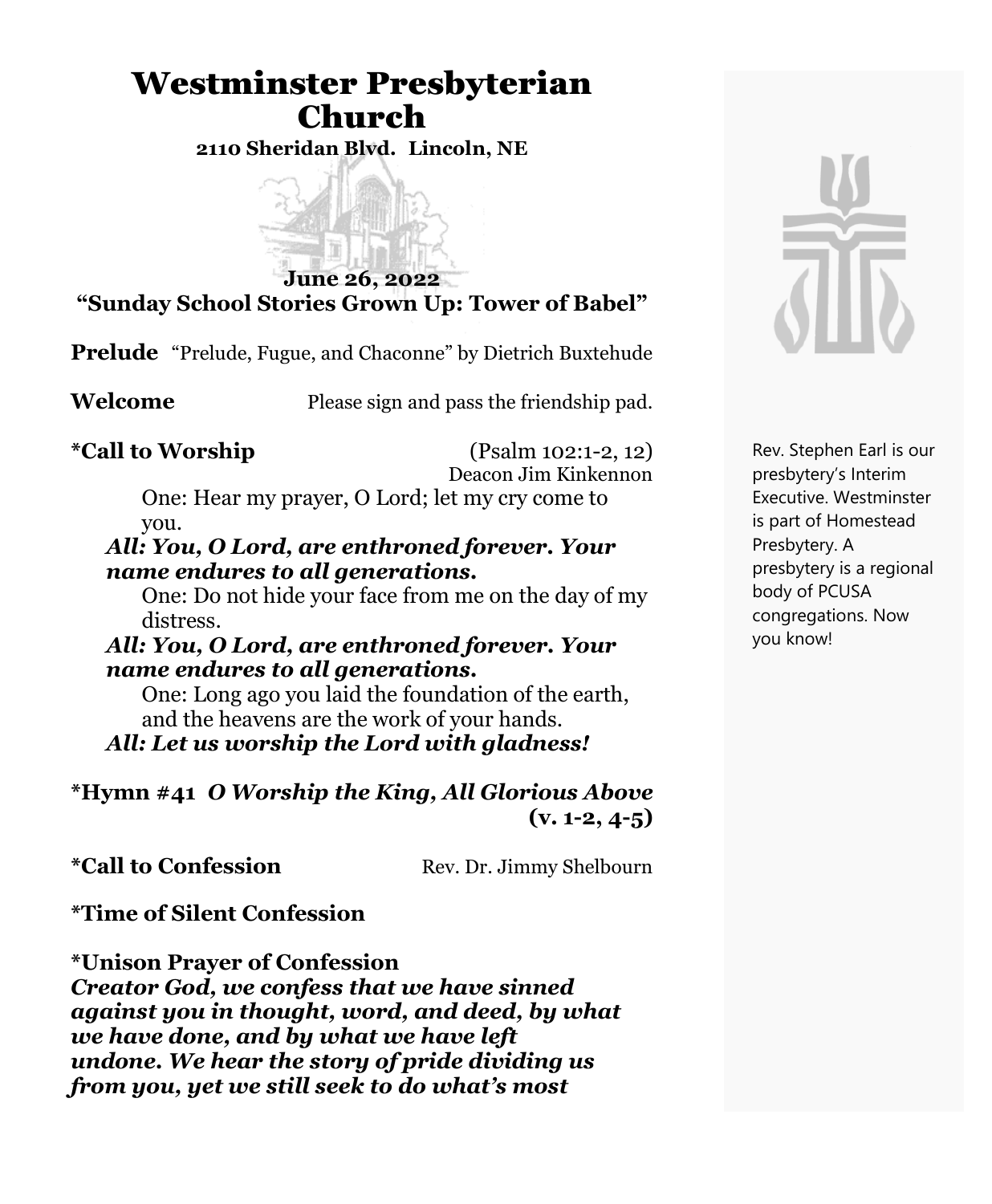*convenient for us in our lives of faith. We hear the story of pride dividing us from neighbor, yet we compare ourselves with others, putting our neighbors down when we feel "less than." In your mercy, forgive what we have been, help us amend what we are, and direct what we shall be, that we may delight in your will and walk in your ways. With hope in Christ, we pray. Amen.*

**Response to the Confession #471** *O Lord, hear my prayer. O Lord, hear my prayer. When I call, answer me. O Lord, hear my prayer. O Lord, hear my prayer. Come and listen to me.*

**\*Assurance of Forgiveness** …Believe and share the good news! *In Jesus Christ, we are a new creation!*

**\*Response of Praise #581 Gloria Patri** *Glory be to the Father, and to the Son, and to the Holy Ghost; as it was in the beginning, is now, and ever shall be, world without end. Amen. Amen.*

#### **\*Passing of the Peace**

*Please share a sign of welcome and inclusion that is mutually comfortable (high five, handshake, fist/elbow bump) with your neighbors.*

May the peace of Christ be with you. *And also with you.*

**Children's Chat** Trish Souliere

#### **Prayer for Illumination**

#### **Scripture**

Hebrew Scriptures Genesis 11:1-9 O.T. pg. 9 The Word of the Lord. *Thanks be to God.*

**Sermon** "Sunday School Stories Grown Up: Tower of Babel" Rev. Stephen Earl

During our summer series, we will utilize different short hymns and refrains for our Response to the Confession and our Response of Praise. Next week we'll have two different pieces in these places for the month of July!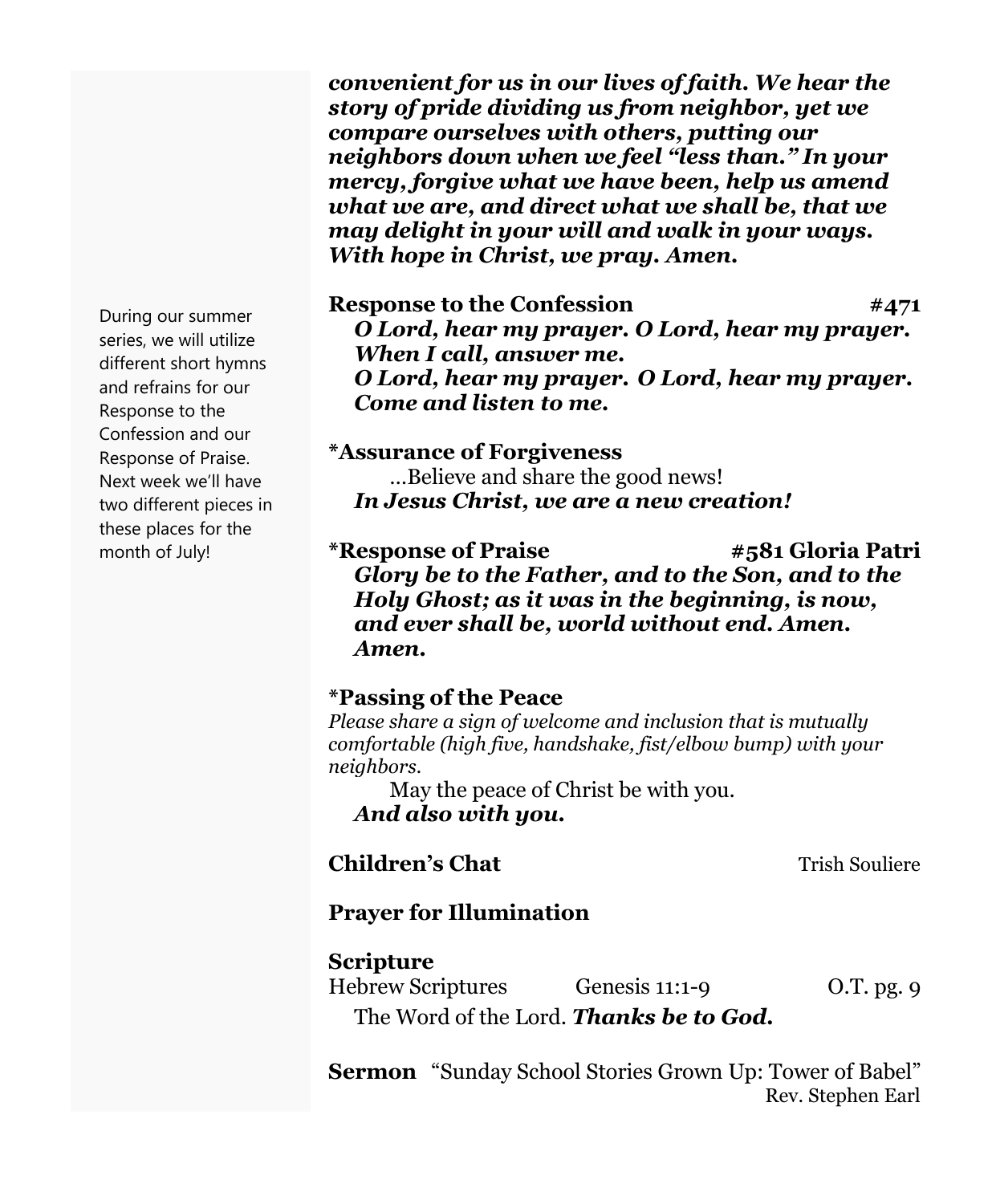**\*Hymn #722** *Lord, Speak to Me That I May Speak* 

**\*Affirmation of Faith (Apostles' Creed, modernized translation)** Rev. Dr. Jimmy Shelbourn *I believe in God, the Father almighty, creator of heaven and earth.*

*I believe in Jesus Christ, God's only Son, our Lord, who was conceived by the Holy Spirit,*

 *born of the virgin Mary, suffered under Pontius Pilate, was crucified, died, and was buried; he descended to the dead. On the third day he rose again; he ascended into heaven, he is seated at the right hand of the Father, and he will come to judge the living and the dead.*

*I believe in the Holy Spirit, the holy catholic church, the communion of saints, the forgiveness of sins, the resurrection of the body, and the life everlasting. Amen.*

#### **Moment of Gratitude**

**Prayer of Thanksgiving**

**Special Music:** "Love in Any Language" arr. John Higgins Jeremy Duck, *tenor* Ronnie Zanella, *baritone*

**Prayers of the People** Deacon Jim Kinkennon

#### **The Lord's Prayer**

*Our Father, who art in heaven, hallowed be thy name; thy kingdom come, thy will be done on*

In 2021 we began including a weekly Affirmation of Faith in our worship, a time where we say words from a creed, confession, or theologicallyappropriate resource in our tradition. This week we join our voices with a modernized version of the Apostle's Creed, one that was used occasionally (i.e., baptisms and ordinations) at Westminster prior to the pandemic.

Westminster's deacons have been serving as liturgists and writers of our Prayers of the People for several years. Deacons, along with elders, are one of the two elected leadership roles in our church. Each member household at Westminster is assigned a deacon who is asked to communicate with you. We are grateful for the good work of our deacons in leadership and showing care to our church family!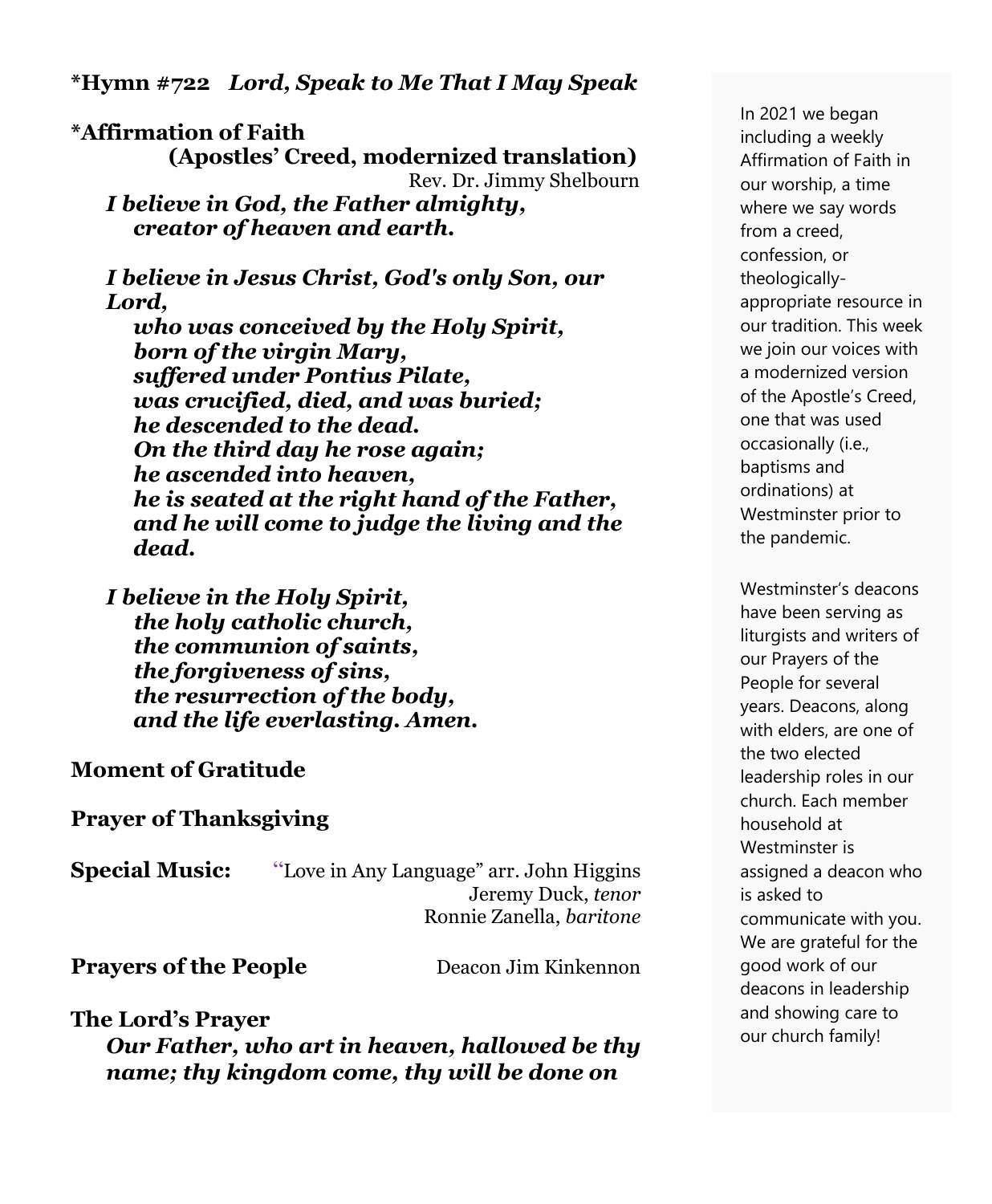*earth as it is in heaven. Give us this day our daily bread and forgive us our debts as we forgive our debtors, and lead us not into temptation, but deliver us from evil. For thine is the kingdom and the power and the glory forever. Amen.*

# **\*Hymn #306** *Blest Be the Tie That Binds* **\*Charge & Benediction** Rev. Stephen Earl

**Postlude** "Toccata in F" by Buxtehude

---------------------------------------------------------------------------------------------

\*Please rise in body or spirit for these parts of worship.

Westminster welcomes and values children in worship. If a parent feels a break is needed for their child during the service, our Infant Room is available. This is located off the entry foyer through the Sheridan Blvd./West-end sanctuary doors. When you enter the foyer, turn to your right, where the door will be open.

#### **Giving to Westminster's Mission and Ministry**

**At Church**: An offering to support Westminster may be placed in our Giving Baskets following the service. These are located by the Sheridan Blvd. doors in the narthex and the sanctuary elevator exit. Look for the signs that read "Giving Basket." **Online**: To give online, visit the following web address: [https://westminsterlincoln.org/generosity-and-the-joy-of](https://westminsterlincoln.org/generosity-and-the-joy-of-giving/)[giving/](https://westminsterlincoln.org/generosity-and-the-joy-of-giving/)

If you don't want to take your bulletin with you, please dispose of it in the recycling basket as you exit the sanctuary.

**Ministers:** The whole congregation **Pastors:** Rev. Chris Peters & Rev. Dr. Jimmy Shelbourn **Liturgists:** Deacon Jim Kinkennon **Interim Music Director:** Ronnie Zanella **Organist:** John Ross **Director of Children & Youth:** Trish Souliere **Ushers:** Larry Peach, Steve McConnell, Carolyn Harp, Diana Wild **Greeters:** Gary & Glenna Haller **Coffee Clean-Up:**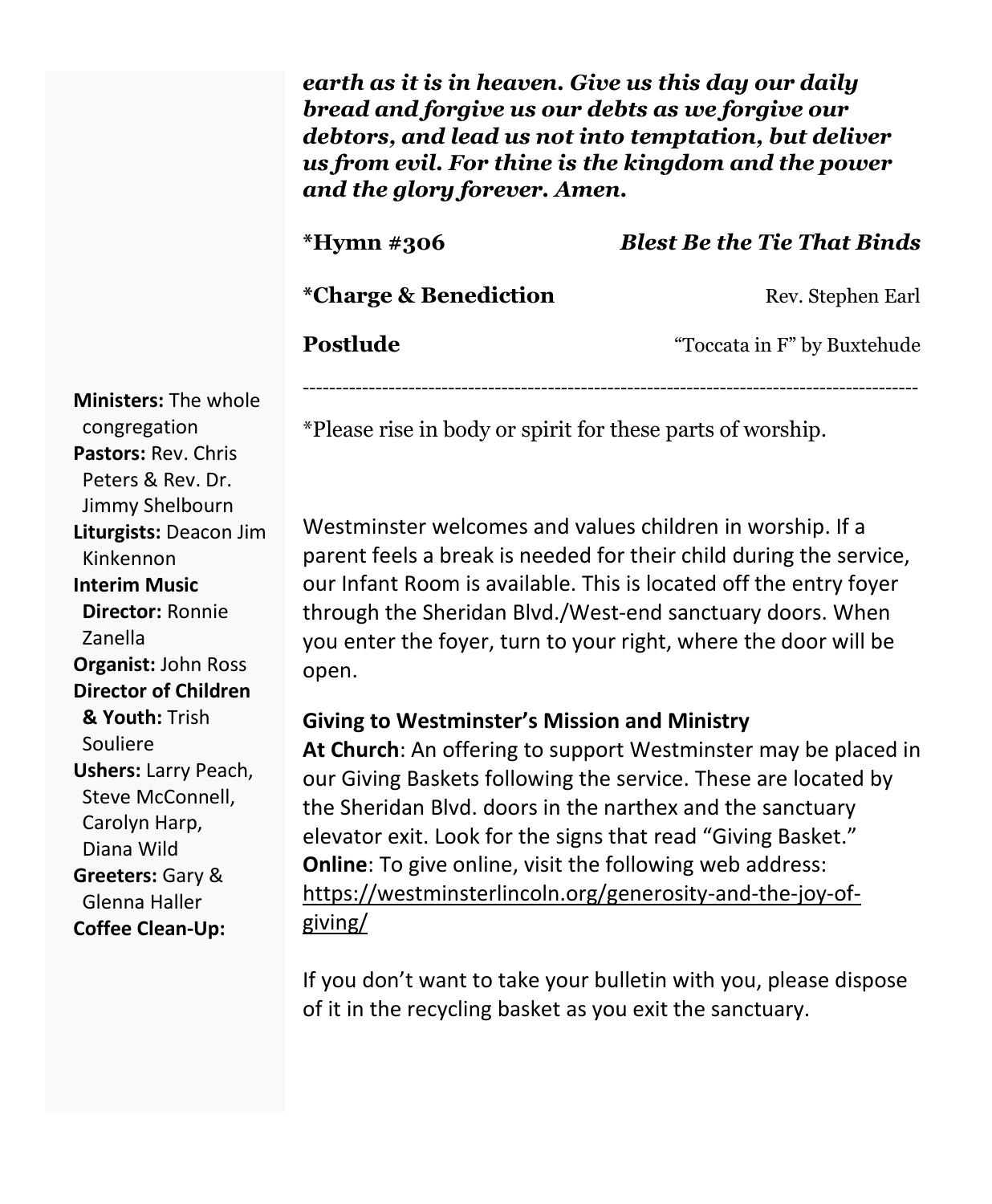

*"I am the vine, you are the branches . . ."*

**The week of June 26, 2022**

*Westminster Presbyterian Church is an inclusive faith family, inspired by Jesus Christ, to call, nurture, and empower disciples.*

**We welcome Rev. Stephen Earl as our guest preacher this morning.** He is the Homestead Presbytery's Interim Executive.

#### **Adult Ed: "Scripture and Sermon Discussion"**

We will have a casual 20-minute *Scripture and Sermon* discussion with the preaching pastor as we walk through "Sunday School Stories Grown Up" this summer. We'll meet in the Lounge at 11 am.

#### **Family Movie Night | Tonight | 9 - 11 PM**

Tonight is family movie night. We will be showing the movie Encanto at 9 PM in the Westminster parking lot with popcorn, lemonade, and water for refreshments. All we need to make the event complete is you, your family, and your favorite lawn chairs.

#### **Broken Elevator Update**

While we are waiting for the elevator to be repaired, you are invited to have a seat in the Garden Room and watch the live-streamed service that is happening in the Sanctuary. You will be able to visit with friends before and after worship in the Garden Room. If you have questions, please contact Tom Welstead, chair of Building and Grounds or Pastor Chris.

#### **Ladies Night Out**

Wednesday, June 29th, 5-7 PM Schilling Bridge, 575 Fallbrook Blvd, Suite 109

#### **Pastor Chris Vacation**

Pastor Chris will be on vacation Friday, June 17 – Wednesday, June 29, returning to the office on Thursday, June 30 and worship/preaching on Sunday, July 3. This time will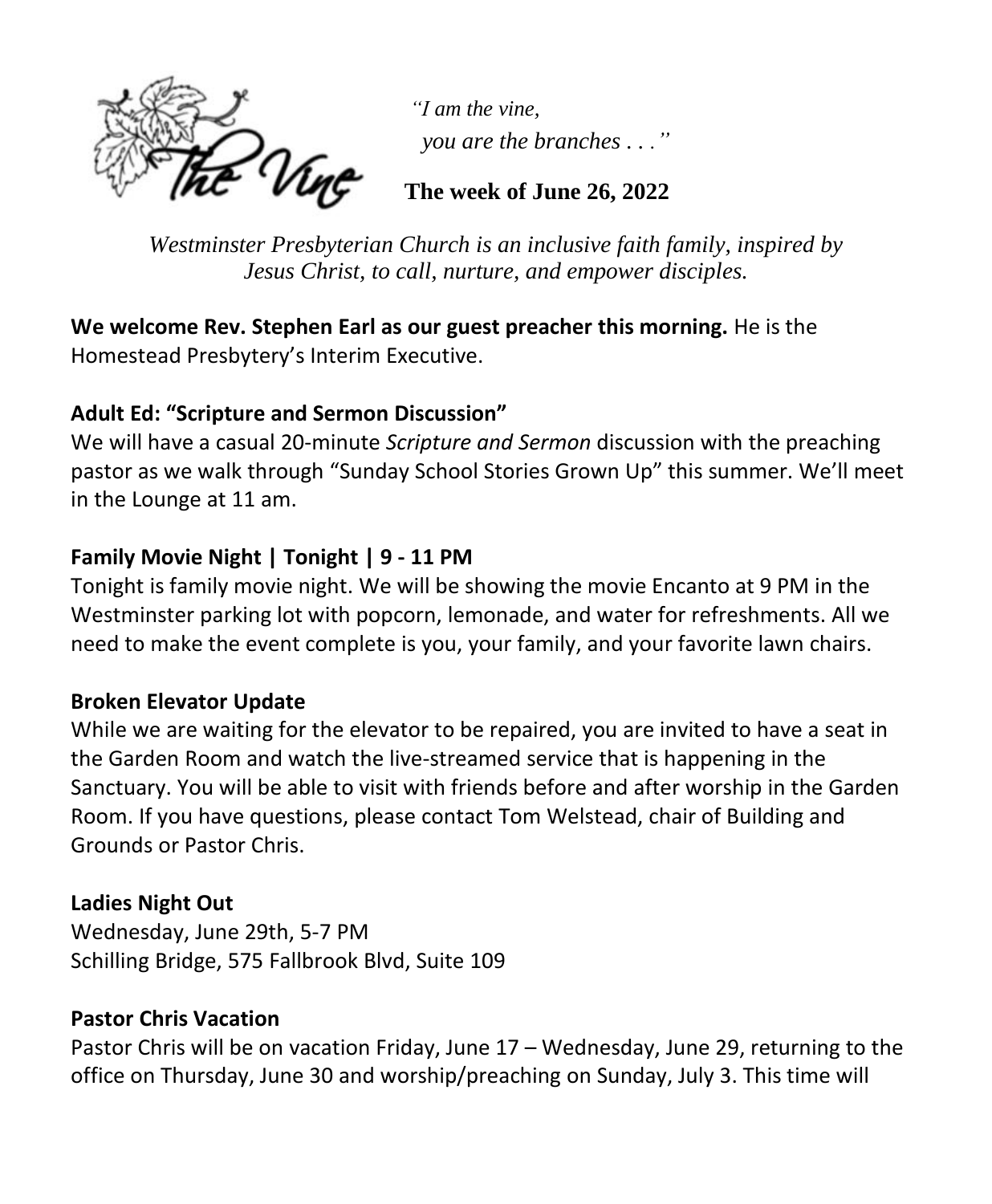include an intentional Sabbath (aka rest) from his church email and cell phone usage. If you have any needs or questions, contact the church office (402-475-6702). Our phone service includes Jimmy's cell number for pastoral care emergencies.

### **Lohmen Lore**

Westminster members are traveling to Lohmen in October for a) a retirement party, b)



Martin Luther's birthday, c) Oktoberfest, d) the anniversary of our relationship. (It's not too late to book your flight!)

Last week's answer: Previous travelers have pulled weeds, baked cookies, and cleared rubble, but have not worked on a playground yet!

#### **Repurpose your Pill Bottles**

The big orange Pill Bottle Container by the church front desk has seen a great deal of activity since April 1. We have filled the container many times over. Thank you for your



diligence of saving bottles, removing the labels, and scrubbing off the glue. **June 30 will be the last day for you to drop off your pill bottles**. Then what happens to them? They will be boxed and shipped to a collection site for distribution for supplies for Doctors without Borders. With little efforts

from us, many have a safe way to receive their medications. THANK YOU, Westminster for your support of this project.

#### **Moment of Gratitude Sharing Opportunity**

We have a lot to be thankful for at Westminster this year, and we will continue to lift up such areas during our Moment of Gratitude in worship. All are welcome to share a moment or area for which they are thankful, or you may submit a moment for Pastor Chris to share on your behalf – in name or anonymously. Requests to share or have Chris share may be emailed to Chris at [chris@westminsterlincoln.org.](mailto:chris@westminsterlincoln.org) Due to our worship planning patterns, it may be 1-3 weeks before your moment appears in worship.

#### **Lunch Bunch**

We will meet at Stauffer's Cafe & Pie Shoppe, 5600 S. 48th St., on Tuesday, July 5. RSVP to Jim Kinkennon at 402-290-5888 or email to [jimkinkennon@gmail.com.](mailto:jimkinkennon@gmail.com)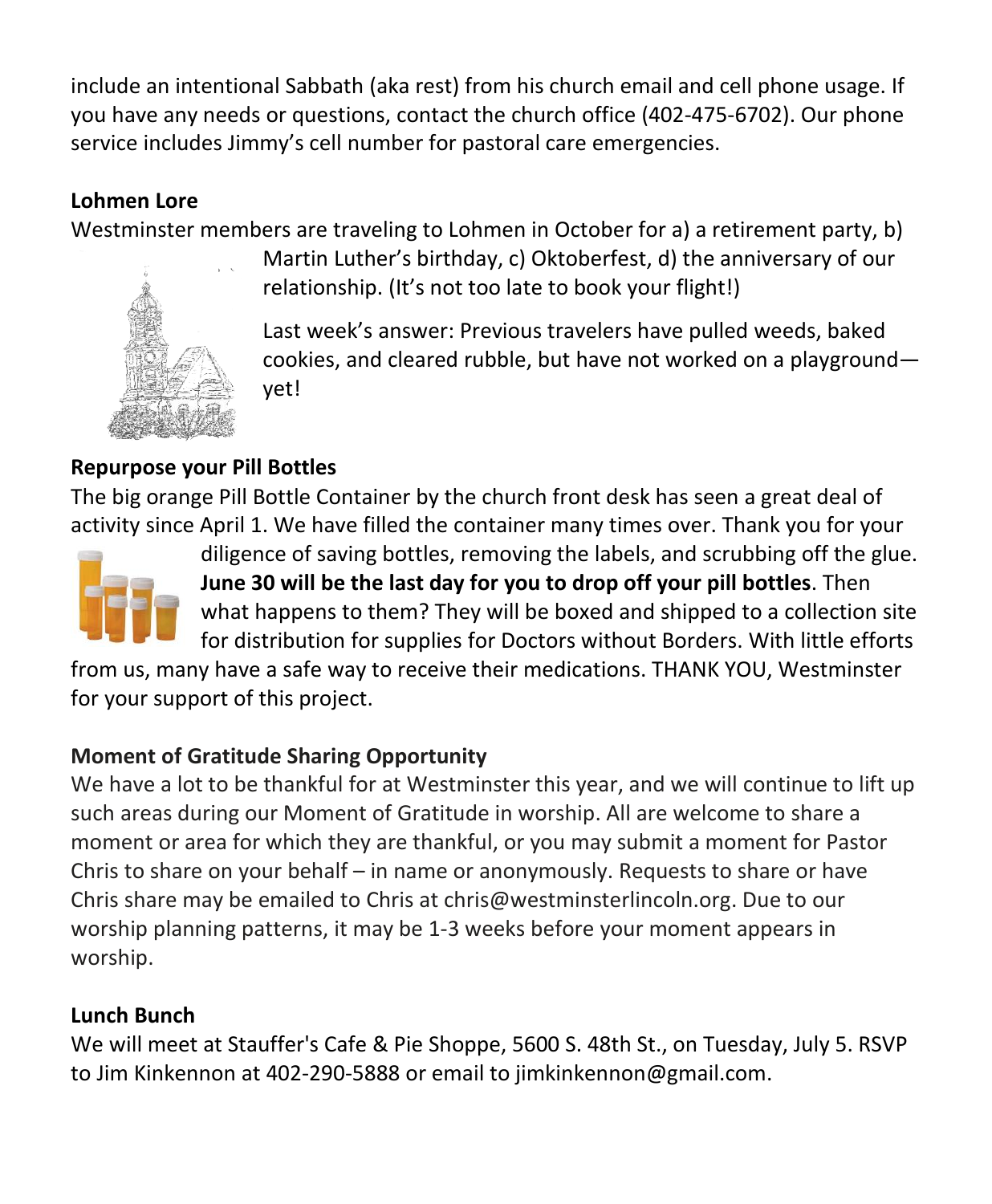#### **Carol Joy Holling Ropes Course**

The Youth Group will meet at the church on July 9 at noon to go to Carol Joy Holling. An instructor will lead our group through high and low ropes challenges. We will stop for dinner on the way back to the church. We should be back at the church by 7 PM. \$10 per person, scholarships available. Please sign up here: [https://forms.gle/LqQZqRhthf38Y8vR8.](https://forms.gle/LqQZqRhthf38Y8vR8)

#### **World on a Plate**

The evening of July 22, *World on a Plate* is going to Greece. Don't go looking for your passports, we are just heading east on South Street to the Pappas Oikos! Mark your calendar, RSVP, and start researching that great Greek cuisine! Dinner begins at 6 PM. Please RSVP to Kathy Rohwedder at [kathrohw@yahoo.com](mailto:kathrohw@yahoo.com) or text (402)202-9889.

#### **Week Beginning June 26**

| Sun. (26)                                        | Wed. (29)                     |
|--------------------------------------------------|-------------------------------|
| 9:30 AM Sanctuary Worship                        | 5 PM Ladies' Night Out        |
| 9:30 AM Nursery                                  | 6:30 PM Choir Rehearsal       |
| 11 AM Scripture and Sermon<br>Discussion, Lounge | 6:30 PM Hearts & Hands        |
| 12 Noon Sudanese Worship                         | <u>Sun. (3)</u>               |
| 9 PM Family Movie Night                          | 9:30 AM Sanctuary Worship     |
|                                                  | 9:30 AM Nursery               |
| Mon. (27)                                        | 11 AM Scripture and Sermon    |
| 6 PM Session, FH                                 | Discussion, Lounge            |
|                                                  | 12 Noon Sudanese Worship      |
| <b>Tues. (28)</b>                                |                               |
| 8 AM Election Polling Place, FH                  | Mon. (4)                      |
| 9:15 AM Staff Meeting                            | Building closed in observance |
| 10:30 AM Lincoln Library                         | of the holiday.               |
| Summer Reading Challenge,                        |                               |
| Fellowship Hall                                  |                               |
| 5:30 PM Deacons, Cole Hall                       |                               |
|                                                  |                               |